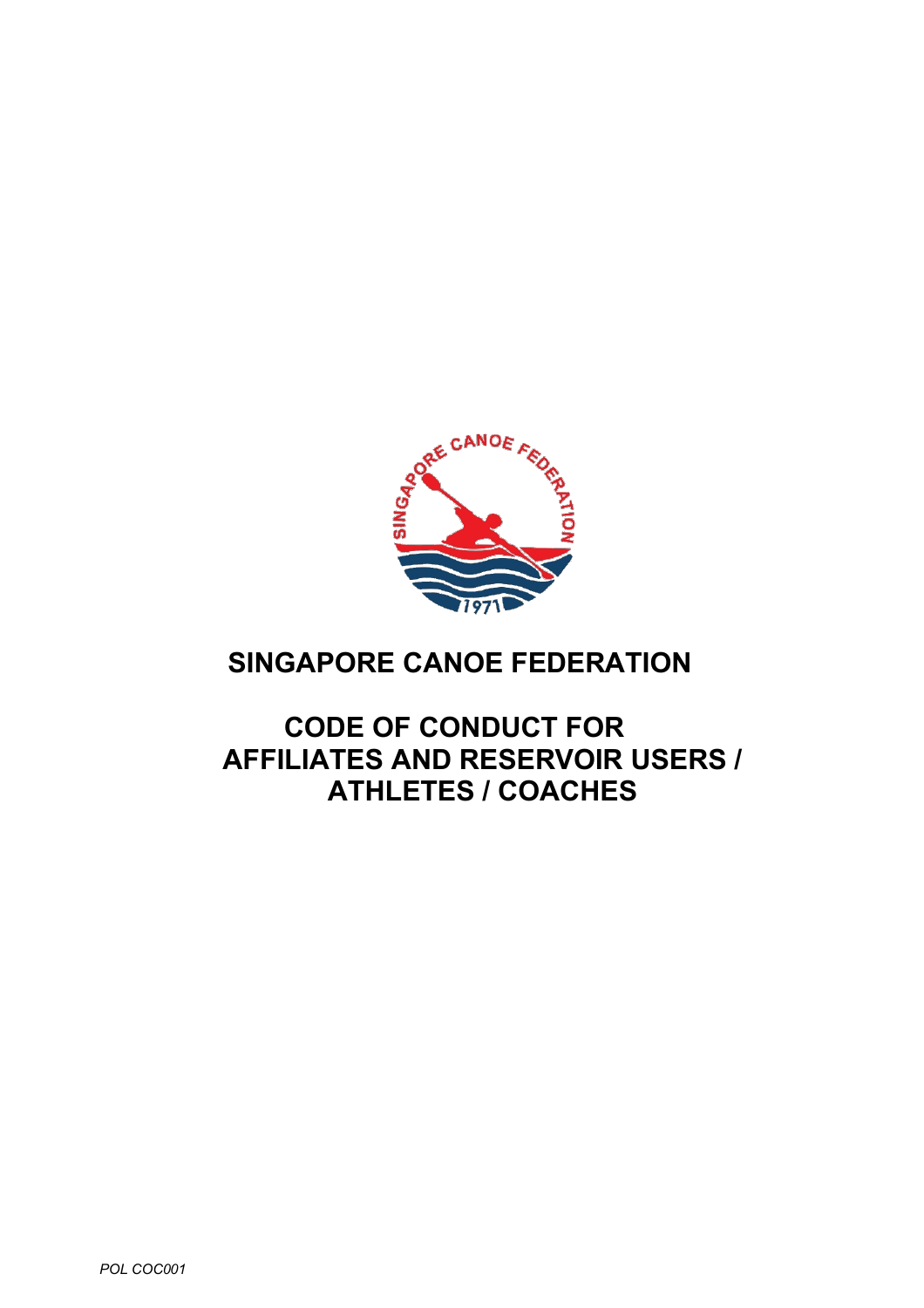## **REVISION HISTORY LOG**

| S/N            | <b>Descriptions of</b><br>changes | Ver No.      | Ver. Date  | <b>Prepared</b><br>by | <b>Endorsed</b><br>b٧ | Approved by         |
|----------------|-----------------------------------|--------------|------------|-----------------------|-----------------------|---------------------|
| 4              | <b>New</b>                        | $2020 - 1.1$ | 27/05/2020 | Chloe Goh             | Mr Henry<br>Sim       | Mr Yip Kwan<br>Guan |
| $\overline{2}$ |                                   |              |            |                       |                       |                     |
| 3              |                                   |              |            |                       |                       |                     |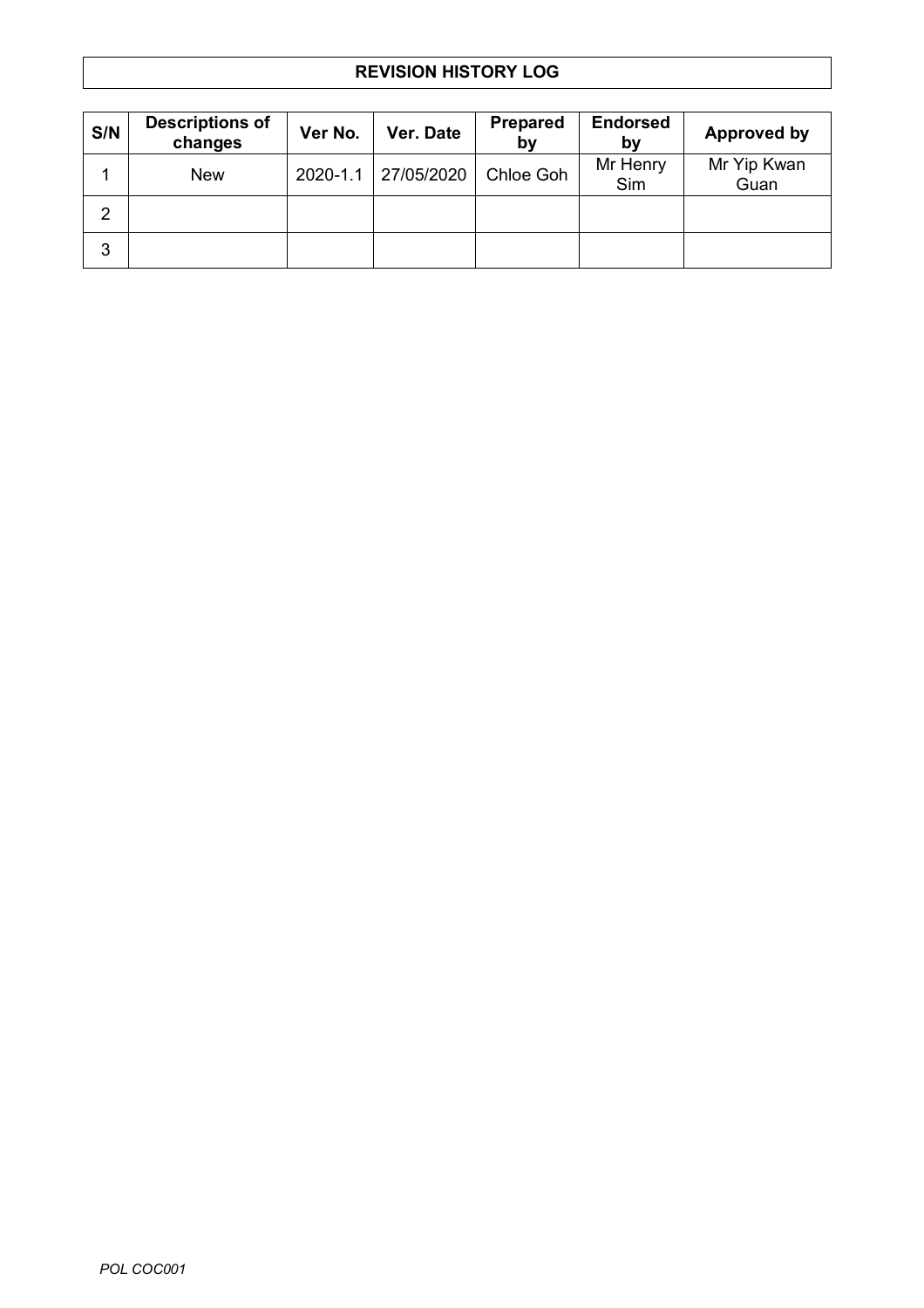## **CONTENTS**

- 1. INTRODUCTION
- 2. CODE OF CONDUCT AFFILIATES AND RESERVOIR USERS
- 3. CODE OF CONDUCT ATHLETES
- 4. CODE OF ETHICS COACHES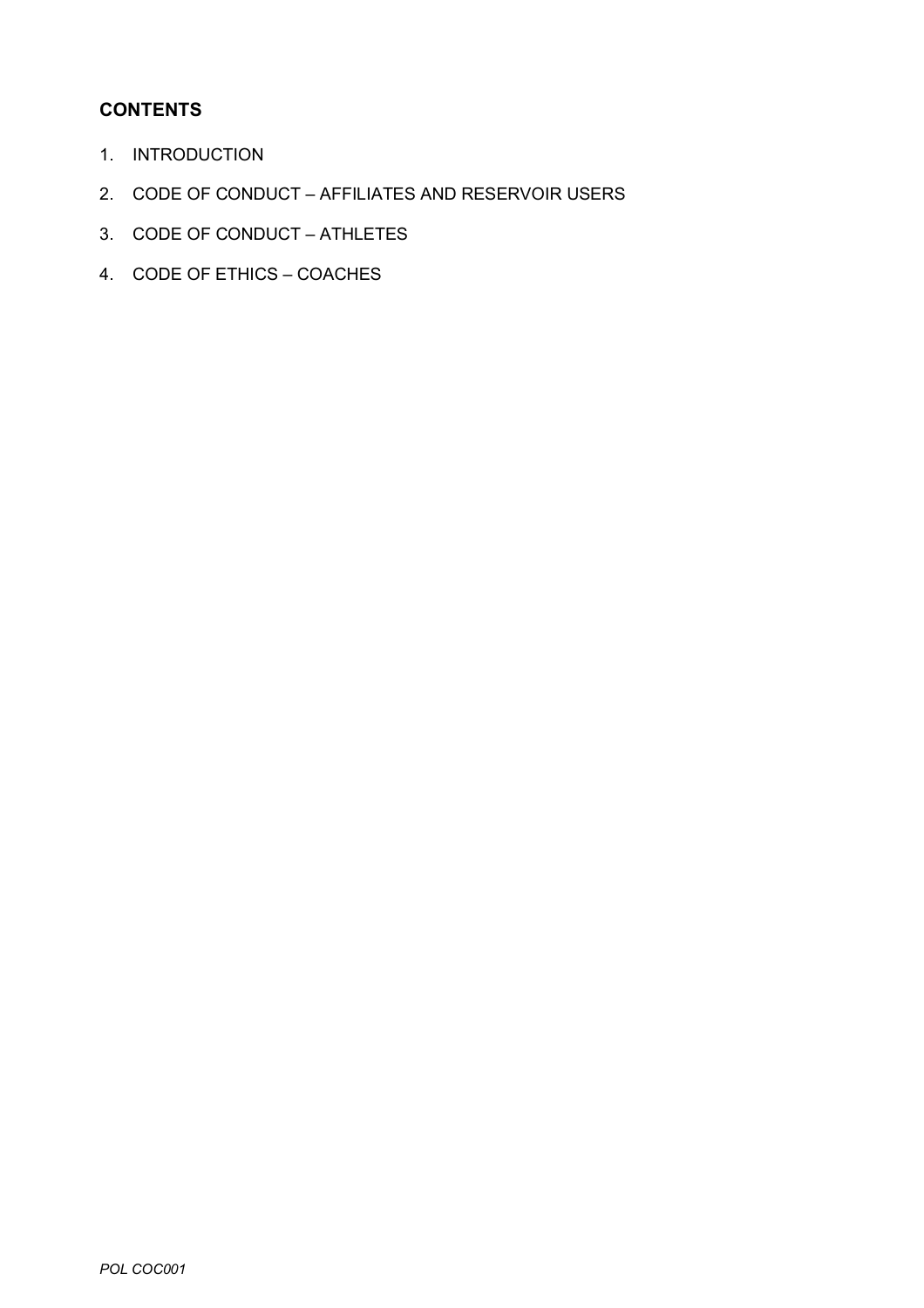## **1. INTRODUCTION**

This Code of Conduct is applicable to all the members of the National Squad, Coaches, Affiliates and Reservoir Users across the various disciplines of the Singapore Canoe Federation ("SCF") to ensure that a certain standard of conduct is maintained within the sport of Canoeing in Singapore.

For the purpose of the sport of Canoeing, all the members of the National Squad, Coaches, Affiliates and Reservoir Users across the various disciplines shall adhere to all announced rules and regulations, policies and procedures of the SCF.

The use of reservoirs and park amenities is governed by the Public Utilities Board ("PUB") (Reservoirs, Catchment Areas and Waterway) Regulations 2006, regulations mandated by the National Parks Board ("NParks") or any statutory provisions, rules, regulations, directives or any guidelines which may be issued from time to time by PUB or any other relevant authority to access the reservoir while carrying out canoeing/kayaking activities.

## **2. CODE OF CONDUCT – AFFILIATES AND RESERVOIR USERS**

#### **2.1. General**

All Affiliates conducting activities / courses / programmes at the reservoirs approved by the PUB for Canoeing activities, and all Reservoir Users, are to comply with the following:

- a. To provide up-to-date risk assessment management documents that include the valid risk assessment, emergency response plan and evacuation route.
- b. To ensure all boats used are seaworthy and are to be inspected according to prevailing requirements by PUB – once every three years for plastic boats and **annually for all other types of boats.**
- c. To ensure all boats have valid vessel permit with boat ID visible on them. Boats that do not fulfil all the above criteria are not permitted to be used for water activities.
- d. To ensure that the ID numbers on the boats are replaced if they are lost, damaged or are otherwise not visible. Boats without visible ID are not permitted to be used for water activities.
- e. To report to the SCF within 24 hours any incident on water or during land activities related to Canoeing.
- f. To launch and recover boats from the designated launching pontoon. The designated launching pontoon is the only point to be used for launching/embarkation and disembarkation/recovery.
- g. To ensure that no boats or equipment are left unattended on the pontoon, and that footwear is left only at the designated area on the pontoon. This is to ensure clearance for the safe launch and return of all users without obstruction of users.
- h. To ensure no launching or walking on the embankment with rocks as that may result in serious injury.
- i. To ensure that paddling is done at a safe distance away from the rocks at the embankment to prevent serious injury should a paddler capsize and hit the rocks.
- j. To conduct canoeing/kayaking activities only at designated permitted areas.
- k. To strictly follow the direction of traffic within the race course, i.e. to paddle within the race course only in the direction of the Finish Line near the launch pontoon, and not to stop paddling immediately after crossing the Finish Line or remain stationary in the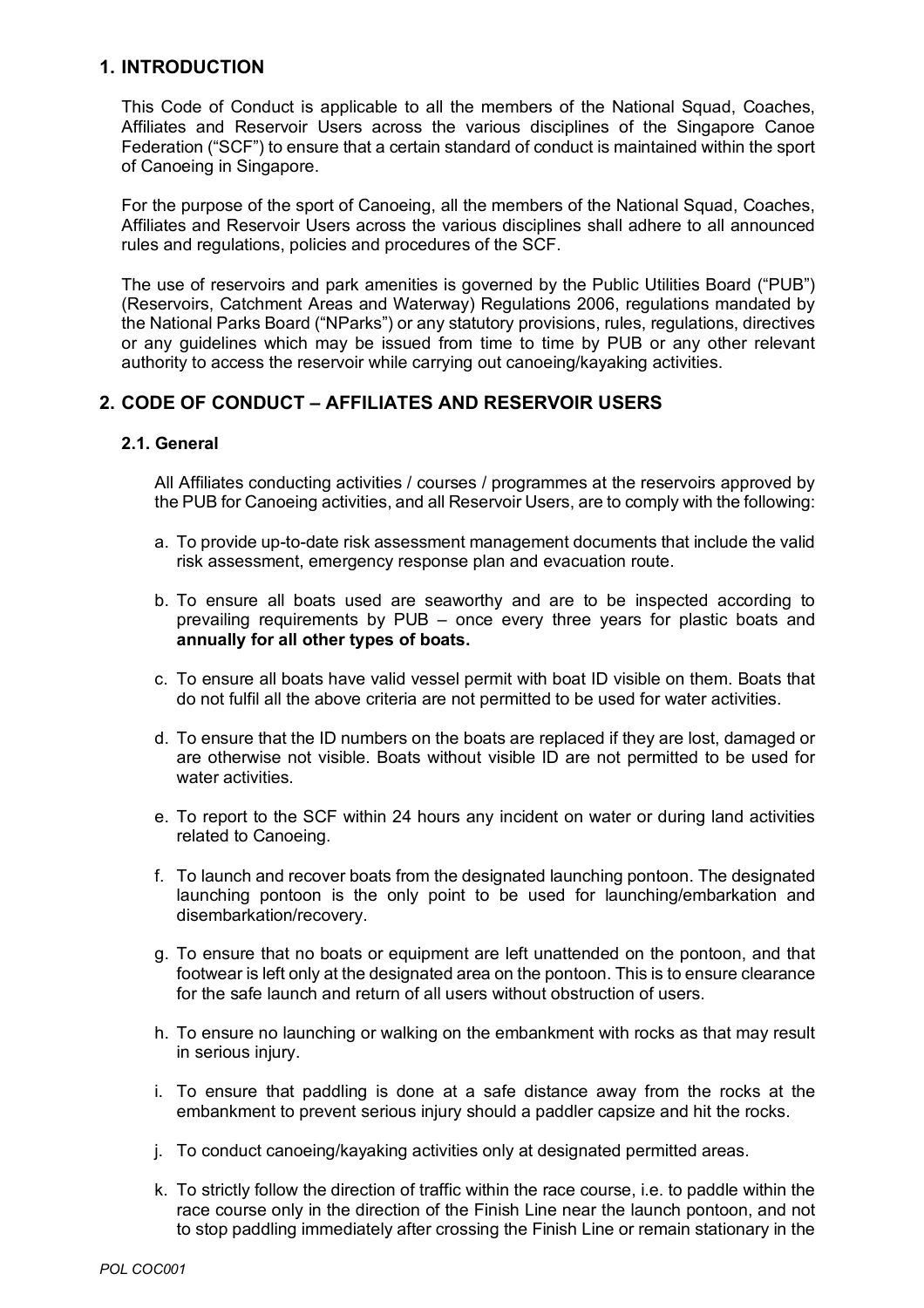vicinity of the Finish Line area, but to move off to make way for other boats approaching the Finish Line area.

- l. To ensure that all paddlers are certified with minimum of 1-star kayaking award prior to the use of Canoe Sprint kayaks or canoes on water. This include the use of Canoe Sprint kayaks or canoes in the novice zone (if any). A listing of members of the affiliate and their star certificate details is to be submitted to the SCF for water activities.
- m. To ensure that non-certified paddlers are under the supervision of minimally a Level 1 Coach at a ratio no greater than 1 coach to 10 paddlers, or at any other ratio stipulated for selected groups.
- n. To ensure that serviceable Personal Floatation Devices ("PFD")/buoyancy vests are worn before entering the designated launching pontoon, and worn at all times while on water.
- o. To ensure paddlers show positive buoyancy when wearing their PFD/buoyancy vests and be confident and remain calm when floating on the water.
- p. To ensure Teachers, Coaches or appointed person in charge ("IC") are present at all times at water activities. Teachers or/and coaches are to possess a valid adult first aid certificate.
- q. To ensure Teachers or Coaches or appointed IC of group sign in and sign out to report the number of paddlers present for each training session.
- r. To ensure the conduct of safety briefing to ensure that all participants are informed of the necessary safety measures, dangers and risks before conducting their activities. The teachers or coaches are fully responsible for the safety of all the participants under their care.
- s. To understand and agree that all water activities are done at participants' own risk. The PUB, NParks, and the SCF are not responsible for any death or injury sustained by any user when taking part in water activities at the Reservoir and Park.
- t. To immediately evacuate all paddlers out of the Reservoir to a sheltered safe ground and conduct headcount to ensure return of all paddlers upon the sounding of the lightning risk siren/when the lightning risk alert light is on.
- u. To have an up-to-date fully equipped first aid kit on land that is adequate to the needs of the training activities if first aid is required.
- v. To exercise care and stop water activities should weather condition be unsuitable for paddling activities. All users are to follow instructions/directions given by the SCF duty officer to stop activities.

#### **2.2. Storage and Equipment**

- a. To ensure all stored boats and equipment are maintained regularly to ensure the seaworthiness and serviceability of their equipment, and to ensure the safe and proper use of the equipment by the paddlers.
- b. For drawing out of equipment from Paddle Lodge at MacRitchie Reservoir and Kallang Water Sports Centre, only authorised coaches, teachers or appointed IC may sign out / sign in for the use of equipment. All equipment drawn is to be returned latest by 1745 hrs.
- c. The duty staff reserves the right to stop any drawing of equipment if in doubt and may seek verification from the relevant parties should the need arise.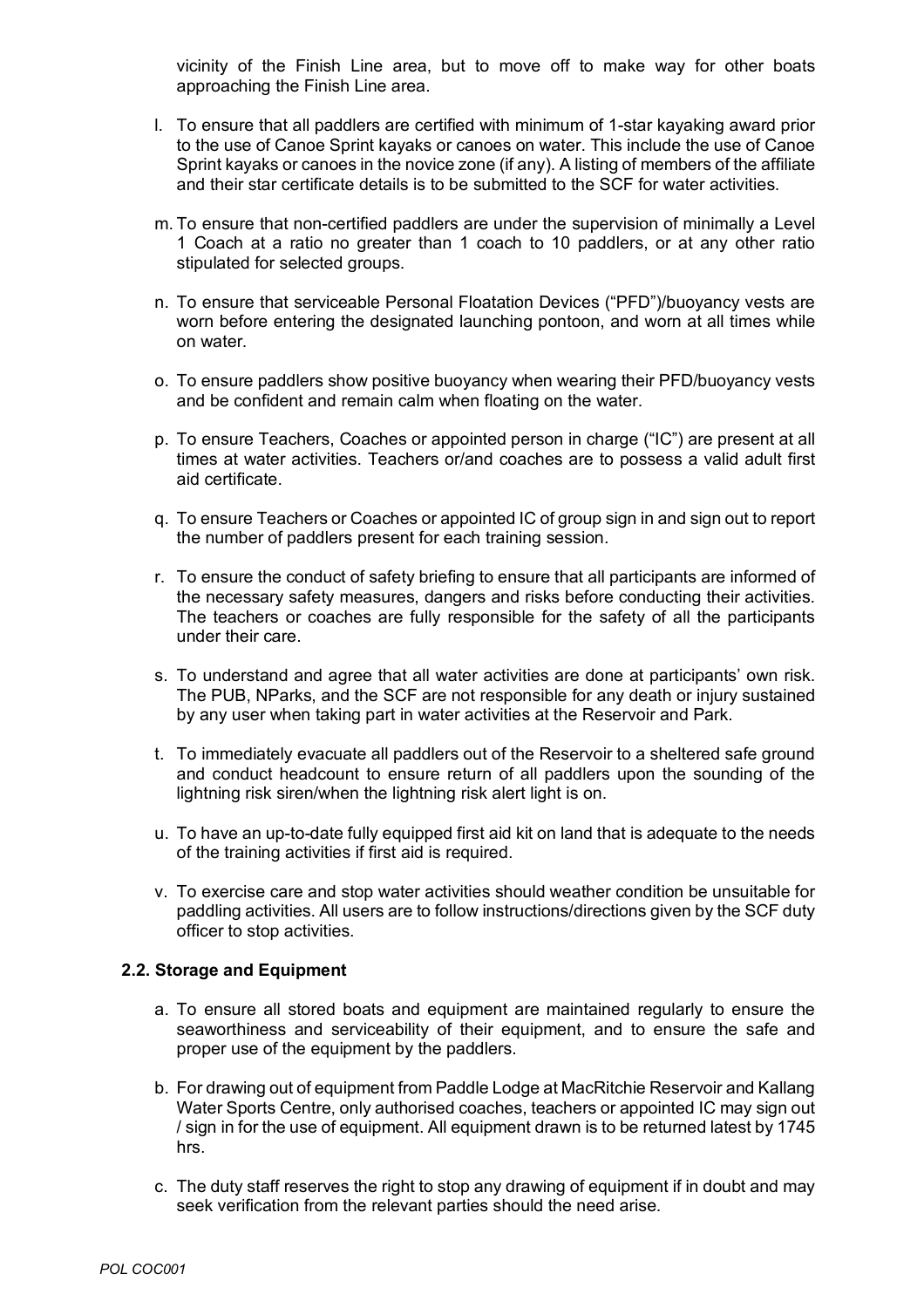- d. To ensure that access and use of equipment is only by authorised users, and that the person drawing out the equipment is present at all times.
- e. All users are to exercise care on storage of equipment to minimise the risk of loss and damage to their equipment. All craft and equipment kept at the Reservoir are stored at the owner's risk. The PUB and the SCF shall not be held responsible for any loss or damage to the equipment stored at the Reservoir. It is the responsibility of owners of boats and equipment to purchase insurance coverage on their equipment stored at the Reservoir.
- f. Storage of crafts and equipment at the Reservoir for Affiliates and Individual Associate Members shall be based on the availability of storage space.
- g. Organisations / Affiliates are to seek consent and approval from the SCF and the PUB **BEFORE** purchase or transfer of canoes/kayaks in or out of all Reservoirs. Upon approval, the organisation is to inform the SCF of the updated number of canoes / kayaks under their care and to apply for the necessary vessel permit and apply ID on all the boats. SCF reserves its right to grant approvals at its sole discretion.
- h. Any unreported boat found within the premises may be removed without notice and disposed of as deemed fit by the SCF.
- i. Organisations / Affiliates are to pay in full the storage fee that apply for the boats or use of storage area. Failure to pay will result in the removal / stoppage of use of boats and equipment. The SCF reserves the right to remove or dispose of any boats and equipment by organisations / affiliates after 90 days from the first communication reaching out to the owner, if any issue with the storage fee cannot be resolved satisfactorily.

#### **2.3. Safety and Security**

All users are to comply with the following:

- a. To provide the SCF with a set of spare keys to their storage facilities. This is for emergency purposes and for inspection and maintenance of premises.
- b. To ensure that only canoes / kayaks, paddles and accessories i.e. paddles or PFD etc are stored in the designated storage areas.
- c. To ensure no boats or equipment are left outside the storage area after use.
- d. To ensure there is no food or drink left in the storage area in a manner that may attract wildlife. If food or drink is required to be at site, they are to be stored in proper containers that are properly secured and sealed. Any individual who spills any food or drink at the storage area shall, as soon as practicable, personally effect cleaning measures as needed.
- e. To ensure no combustible materials or hazardous substances are stored in the storage sheds or rooms.
- f. To lock all gates and doors at boat storage and secure all personal belongings before using the Reservoir. Users are advised to use the lockers and not to leave their belongings unattended. The SCF, PUB and NParks are not responsible for any loss of personal belongings.
- g. To report any incident on theft and vandalism to the SCF staff immediately and to make a police report if loss has been ascertained.
- h. To report any misuse of equipment / boats to the SCF staff, if paddlers are found to be using equipment not belonging to them or without prior approval from the owner.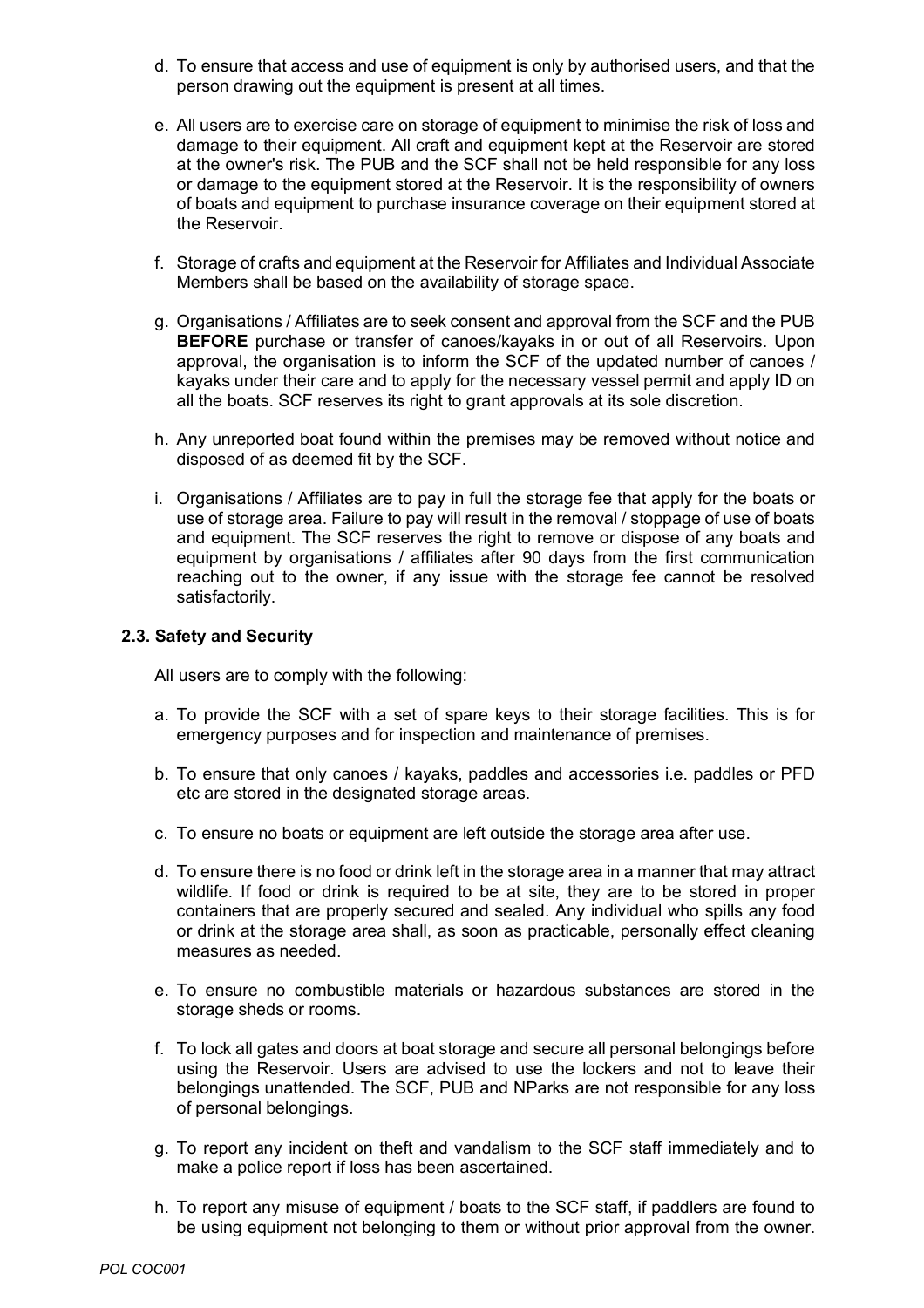The PUB, NParks and the SCF shall not be held responsible for any damage or loss of any equipment or belongings of organisations/individuals while using it in the Reservoir.

- i. To use firefighting equipment for only for firefighting and not for any other purpose. Violators of this clause may face disciplinary action not limited to verbal/written warning and/or suspension of activities at site.
- j. Users are strictly prohibited from using water from the Amenity Centre for bathing and washing of vehicles.

#### **2.4. Cleanliness of Area of Use**

All users are to comply with the following:

- a. To ensure the premises of the surrounding Reservoir, as well as the areas used for the launching and recovery of canoes/kayaks, are kept clean.
- b. To bag and dispose all rubbish into litter bins.
- c. To ensure that there is no littering in the Reservoir, shores, pontoons, launching areas and surrounding Park areas.
- d. To ensure no burning of rubbish, set up of campfires and cooking in the Reservoir and Park, including the storage premises.
- e. Always leave the place in a better condition than before your presence.

### **3. CODE OF CONDUCT - ATHLETES**

- 3.1. All members of the National Squad are expected to be role models for other paddlers in the Canoeing Community in Singapore. As such, they are to abide to the Singapore National Olympic Council ("SNOC") Code of Conduct<sup>1</sup> when representing Singapore in competitions.
- 3.2. In addition, all members of the National Squad must observe the following codes of behaviour:
	- a. Uphold the good name of the Republic of Singapore, the sport of Canoeing and the SCF, and display exemplary behaviour at all times.
	- b. Respect all personnel involved with the sport of Canoeing and have proper regard for their rights and obligations.
	- c. Always perform to the highest possible standard in training, and in competitions to the best of abilities.
	- d. To respect the spirit of fair play and non-violence (both physical and verbal), and behave accordingly.
	- e. To dress appropriately at all times, refraining from wearing any attire that displays objectionable slogans, inappropriate phrases, graphics, or pictures that may offend, provoke response/outburst, incite reactions and/or that are insulting in nature.
	- f. Use loaned property with care.
	- g. Demonstrate a positive commitment to the rules and programmes.

*POL COC001* 1 A copy of the SNOC Code of Conduct may be obtained from the SCF's High Performance Executive.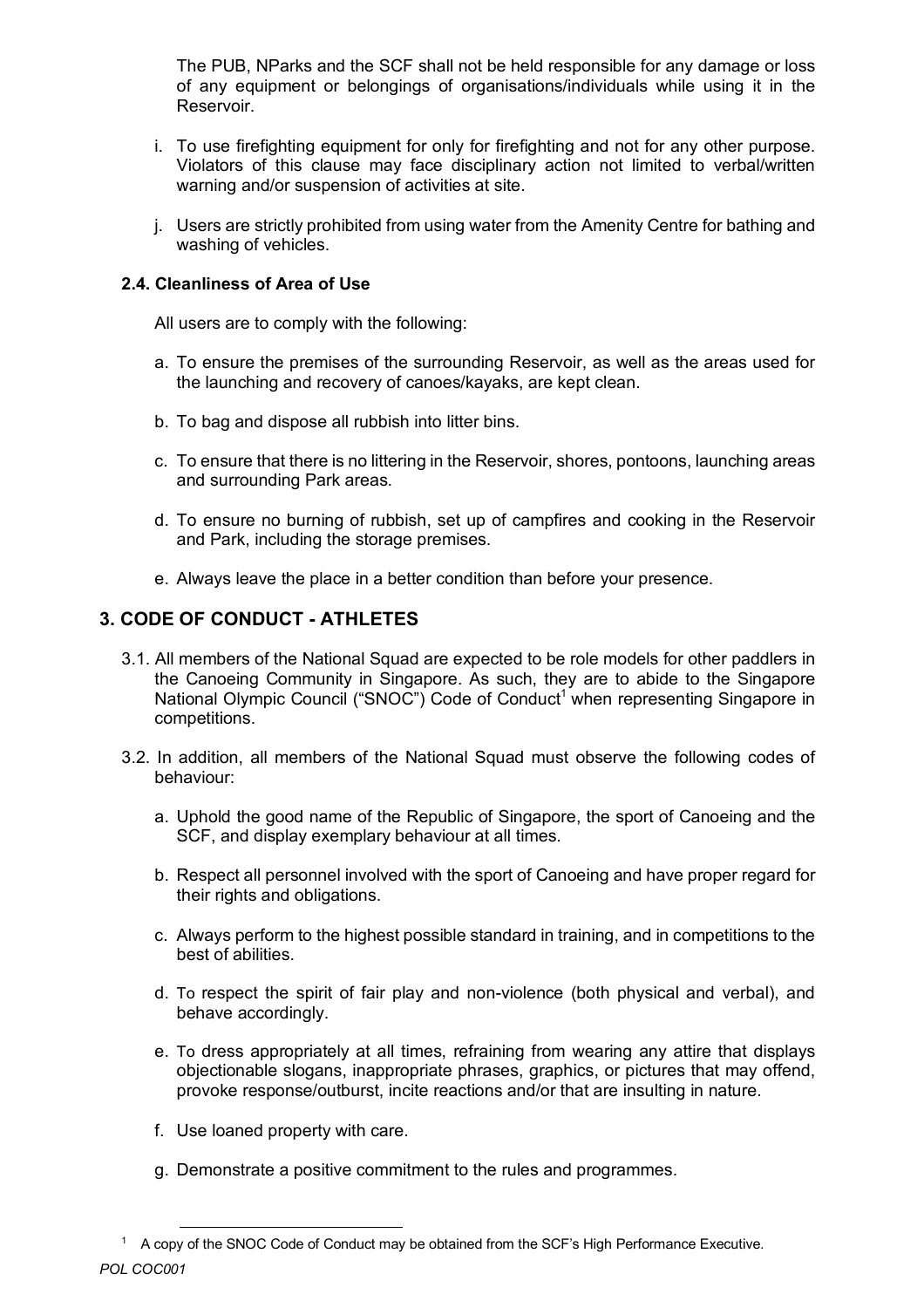- h. Shall not at any time be charged with or convicted of any offence which is punishable by the law of Singapore or of any foreign country.
- i. Respect the law and customs of countries visited for training or competitions.
- j. Respect the confidentiality of information from the SCF or relevant authorities, which they may have access to in the course of their duties.
- k. Prior notice of all intended communication, whether written or verbal, with parties external to the SCF pertaining to matters concerning the National Squad or their status as National Athletes (including but not limited to communication about training, competitions, sponsorship) should be given to the National Coach, Team Manager (where applicable), and Executive Committee in this sequence. National Athletes should comply with any directions given by the National Coach, Team Manager (where applicable), and Executive Committee in relation to such intended communication.
- l. Commitment to train and compete for at least one full year starting from the sign off date on the declaration of commitment form, failure of which to fulfil this commitment without reasonable excuse will warrant full re-payment of any subsidised amounts for the training camp/s and/or competition/s attended.
- m. Shall be punctual for all training sessions, competitions, official appointments and social functions.
- n. To comply with the WADA Code and all anti-doping rules of the International Canoe Federation, Anti-Doping Singapore and the SNOC, including by submitting themselves to medical controls and examinations at any time.

#### 3.3. **Unsuitable Behaviour and Gross Misconduct**

The following non-exhaustive list describes some examples of behaviour that is unsuitable, inappropriate or that is not in the best interests of the sport:

- a. Denigrates and/or intimidates other athletes, officials or event organisers.
- b. Making statements which are deemed to denigrate the group that an individual is representing.
- c. "Go-slow", or instigation of a "go-slow", or stopping training.
- d. Lying or false declaration of information.
- e. Distributing or exhibiting of handbills, pamphlets, posters or whatever graphical writing within the facilities of the SCF or Sport Singapore without approval of the Executive Committee.
- f. Use of offensive, vile or obscene language with the imputations against the SCF, its coaches, employees, or the Council.
- g. Wilful damage to another person's property during the conduct of a regatta or person's championships.
- h. Violation of safety rule(s) which endangers the life or safety of any person.
- i. Vandalism or wilful damage to any goods or property belonging to the SCF or Sport Singapore.
- j. Insubordination towards National Coach(es), Team Manager, Executive Committee member/s, the SCF employees, or relevant authority.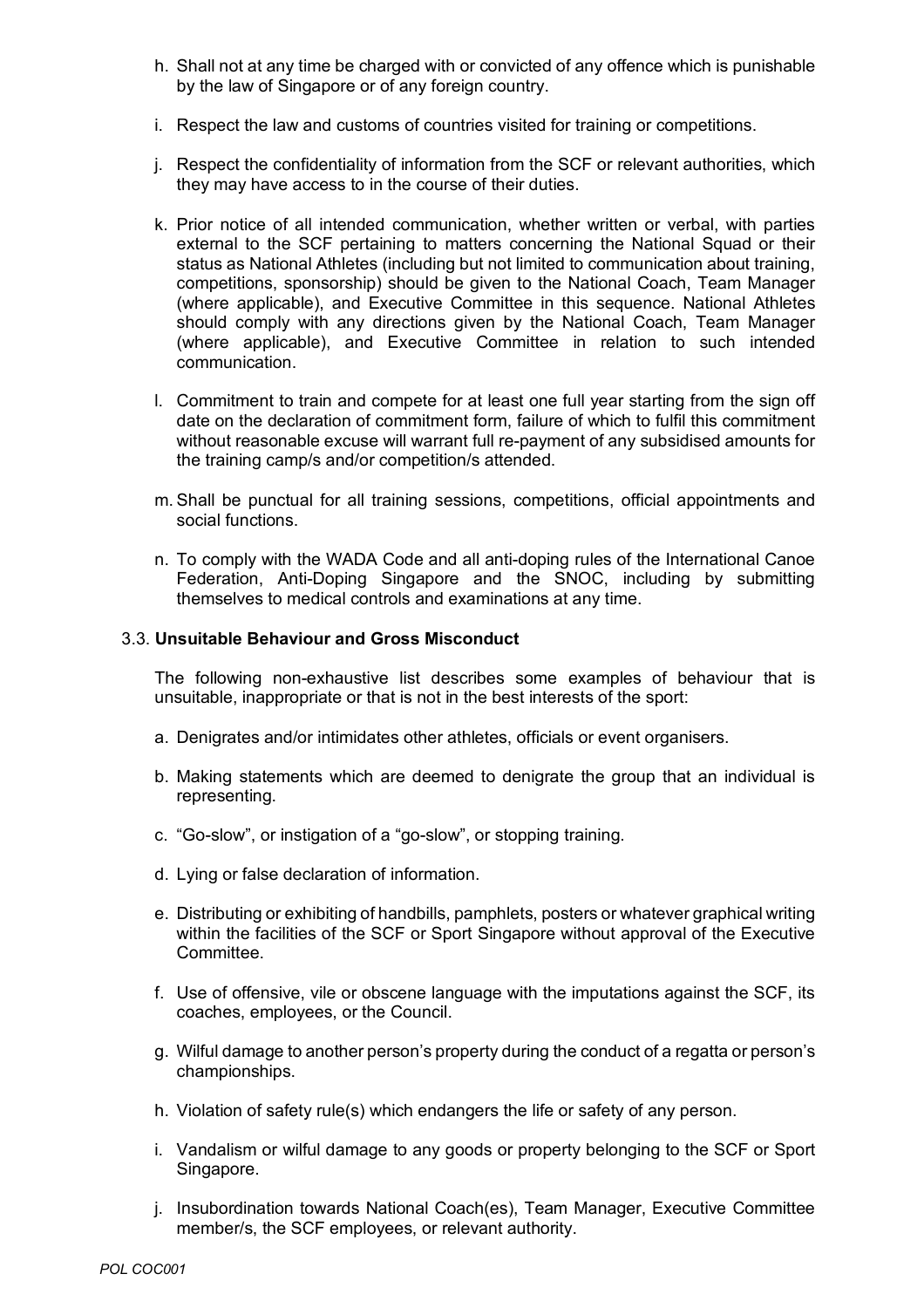- k. Immoral or indecent behaviour.
- l. Theft.
- m. Fighting.
- n. Any form of assault.

## **4. CODE OF ETHICS - COACHES**

4.1 The Coach's Code of Ethics set out herein has been drawn up by the SCF and is applicable to all coaches of various disciplines of the sport of Canoeing under the purview of the SCF.

4.2 All Coaches must abide the following Code of Ethics:

- a. Treat and respect everyone equally, regardless of race, language, religion, culture, gender or physical ability.
- b. Recognise that the athletes can contribute in providing positive feedback on training methods and how best performance during training and competition could be optimised. Be a good listener when occasions for such interaction arise.
- c. Remember that there is a need for certain information to be kept confidential. Disclosure of such information should only be made with the consent of those who requested confidentiality.
- d. Be sensitive to the feelings of the athletes when providing feedback on their training progress and performance during competition. Criticisms, if any, should not be directed at the athlete, instead it should be on the athlete's performance and preferably constructive in nature.
- e. Be responsible for periodically updating coaching expertise through participation in courses, conferences and workshops and through information available in resource materials.
- f. Prepare well-planned and sound training programmes and execute them in a manner that will benefit all athletes.
- g. Recognise the limits of your own knowledge and collaborate with other qualified practitioners. Where appropriate, refer the athletes to a more qualified coach or specialist.
- h. Advise injured athletes to seek further medical treatment and suggest an appropriate recovery plan whenever possible. When deciding on an injured athlete's ability to continue training or competing, do take into account his/her future health and general well-being.
- i. Ensure that training and competition venues meet with minimum safety standards and that the athletes are properly attired.
- j. Avoid sexual intimacy with the athletes. Any physical contact with the athletes should be only when absolutely necessary and during appropriate situations.
- k. Be honest and sincere when communicating with the athletes. Do not give false hope to the athletes.
- l. Inform a fellow coach if and when working with his/her athlete(s).